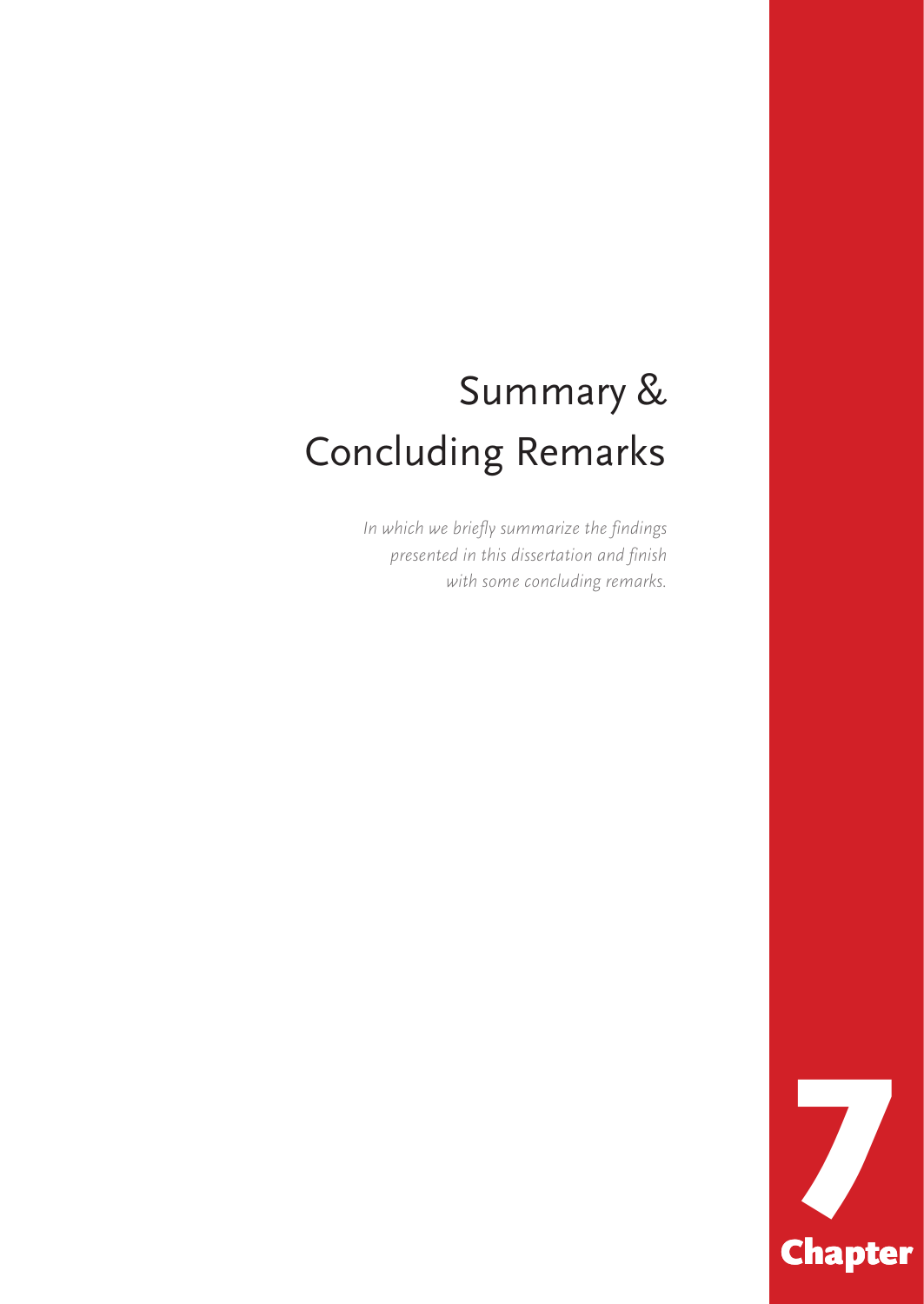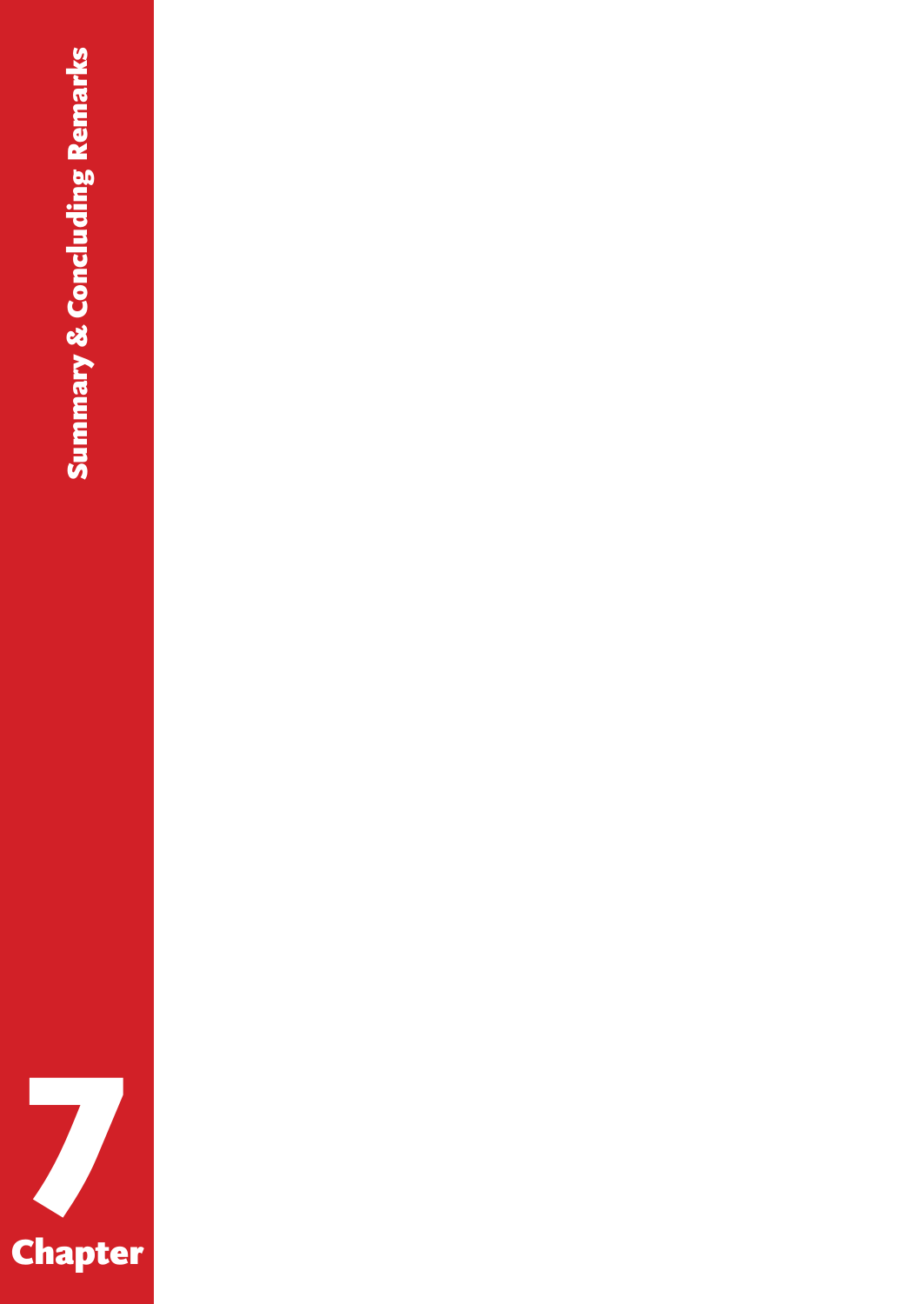# **Summary & Concluding Remarks**

I started this dissertation discussing an application that makes it harder to multitask: Concentrate<sup>1</sup>. According to the application's website, by enforcing monotasking it "helps you work and study more productively". A possible reason why Concentrate might make you more productive is the topic of this dissertation: the problem state bottleneck. In the preceding chapters we have shown that, due to this bottleneck, having to maintain multiple intermediate representations at the same time leads to a decrease in performance, both in time and accuracy. By focusing on a single task – for example with the help of Concentrate – it is more likely that you use at most one intermediate representation, resulting in better overall performance. In this last chapter, I will briefly summarize our findings and the resulting theory, and along the way discuss some high-level implications (more detailed discussions of the results can be found in the previous chapters). This chapter is organized around the different methodologies that we applied: behavioral experiments, cognitive modeling, pupil dilation, and neuroimaging.

#### **Behavioral Results**

First evidence for a problem state bottleneck came from the three behavioral experiments that we discussed in Chapter 2. In the first experiment, by varying the use of intermediate representations and thereby the use of the problem state resource, we showed that performance decreased considerably when more than one representation was required at a time. The second and third experiment were carried out to show that this decrease in performance was not caused by an effect of memory load or by a phonological loop bottleneck, respectively. In Chapter 3, we extended the support for a problem state bottleneck by showing that the interference was indeed due to the use of intermediate representations: when such a representation was presented in the environment, performance suffered less than when a representation had to be maintained mentally. These results run counter to classical working memory theories that assume that people can maintain up to  $7\pm 2$  items in short-term memory (Miller, 1956). However, they match more recent theories, which propose a very limited focus of attention in working memory of only one or two items that can be used without a time cost (e.g., Cowan, 1995; Garavan, 1998; Jonides et al., 2008; McElree, 2001; Oberauer, 2002, 2009).

Following these results, in Chapter 6 we took a closer look at what happens to intermediate representations that cannot be maintained in the problem state resource. According to the underlying theories, ACT-R and threaded cognition, these representations are stored in a declarative memory store in which their memory strength decays over time. To test this assumption, we conducted two so-called interruption experiments. In these experiments, a primary task was interrupted for varying durations by a secondary task. The data showed that (1) when both tasks needed

<sup>1</sup>  *http://getconcentrating.com/*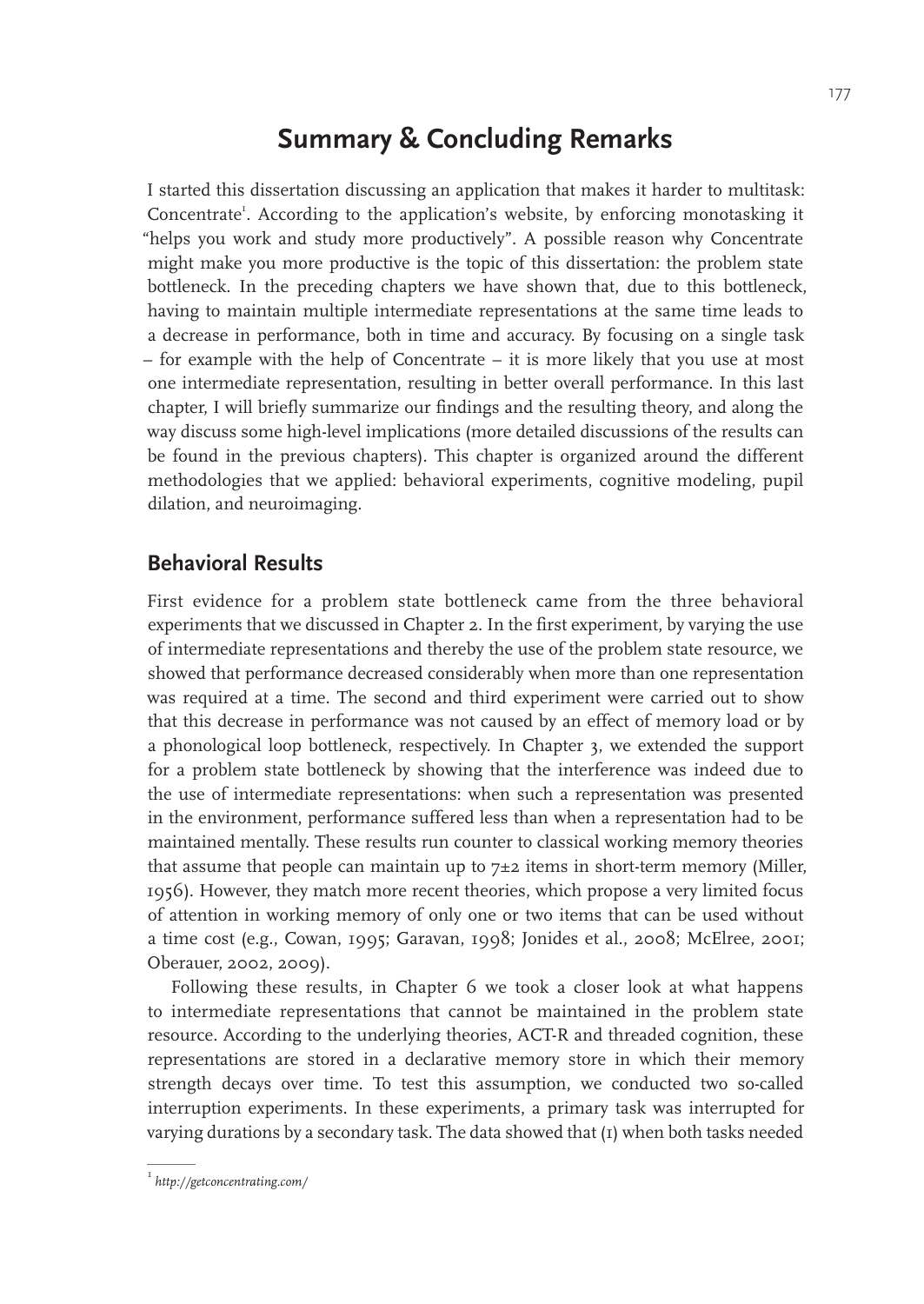#### 178 Chapter 7 Summary & Concluding Remarks

an intermediate representation the time to resume the primary task was higher than in the other conditions, and (2) that in that condition the time to resume the primary task increased with interruption duration. This matched the predictions of our theory, and indicated that intermediate representations are indeed stored in a declarative memory store when they cannot be maintained in the problem state resource.

# **Cognitive Models**

To account for the results of the experiments we developed computational cognitive models. These models were instantiated in the cognitive architecture ACT-R (e.g., Anderson, 2007). To simulate the multitasking aspects of the experiments we used threaded cognition theory (Salvucci & Taatgen, 2008, 2011). On the one hand, the models show that the observed results can indeed be explained by a bottleneck in the problem state resource. On the other hand, the modeling results also cross-validate the ACT-R theory and threaded cognition. First, our models add new tasks to the expanding set of data ACT-R can account for (see also http://act-r.psy.cmu.edu/), and show thereby that ACT-R is a plausible psychological theory and at the same time a useful modeling framework. With respect to threaded cognition, the modeling accounts show that a multiple-bottleneck theory can explain our datasets, while this would have been difficult with a single central bottleneck account (e.g., Pashler, 1994). For example, while we mostly focused on the problem state bottleneck, to explain the effects of the listening task (Experiment 3, Chapter 2) the bottleneck in declarative memory was crucial. This also shows the added value of using a cognitive architecture: the different effects of, and the interactions between, the problem state resource (Experiment  $I \& 2$ , Chapter 2), the visual resource (Chapter 3), and declarative memory (Experiment 3, Chapter 2; the interruption experiments, Chapter 6) were all necessary to explain the data. The effects of the different resources automatically follow from using a cognitive architecture, because the resources were implemented and supported previously (Anderson, 2007; Cooper, 2007; Kieras & Meyer, 1997; Newell, 1990; Van Maanen et al., 2009). If one would want to model our datasets with 'single-issue models', many more ad-hoc assumptions would have to be made, resulting in weaker modeling accounts.

## **Pupil Dilation Results**

To investigate whether the decrease in performance due to the problem state bottleneck was accompanied by an increase in mental workload, we measured people's pupil dilation in Chapter 3. In addition to the interaction effects in the response time and accuracy data, we indeed also observed an over-additive interaction effect in pupil size, with most dilated pupils in the conditions where more than one intermediate representation had to be used. As it is well known that pupil dilation reflects mental workload (for reviews, see e.g., Beatty, 1982; Steinhauer & Hakerem, 1992), we interpreted this as evidence for increased mental effort when the limits of the problem state resource were reached. While it is still unclear what exactly is reflected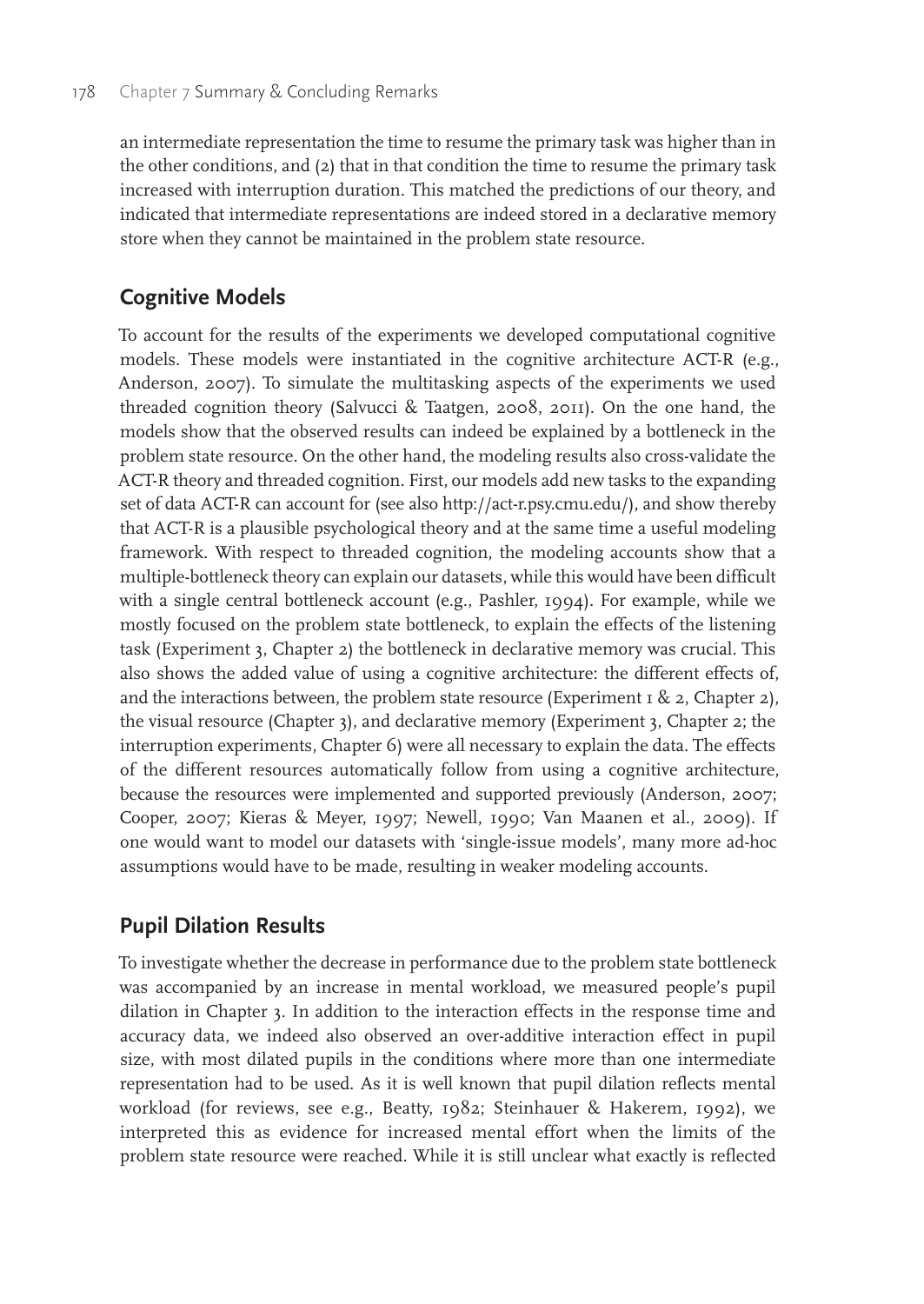by the pupillary response, these results could indicate that one factor is the use or maintenance of intermediate representations.

### **Neuroimaging Results**

As the behavioral, modeling, and pupil dilation results all indicated a problem state bottleneck, the next step was to locate the neural correlates of this bottleneck. To this end we conducted two fMRI experiments (Borst et al., 2009, and Chapter 4 & 5). To analyze the fMRI data we first applied a Regions-of-Interest technique that is commonly used in combination with ACT-R (e.g., Anderson, 2007; Anderson et al., 2008). We used this method to see whether our model was able of making *a priori* predictions of the fMRI data in various regions in the brain, to thereby validate the model (Borst et al., 2009 and Chapter 4). In general the model's predictions were accurate, indicating that the model captures important aspects of the data. However, a discrepancy between the model's predictions and the data was found in the posterior parietal cortex, a region that is associated with the problem state resource. There are at least two possible reasons for this discrepancy: the model's assumptions could be incorrect or the ACT-R–brain link could be incorrect or incomplete.

Because the behavioral data in combination with the model delivered strong support for the problem state bottleneck, we focused on how we could improve the ACT-R– brain link. First, based on the broader fMRI literature and an unpublished dataset (Kao & Anderson, personal communication), we hypothesized that the area in the parietal cortex not only reflects problem state actions, but also visual-spatial activity. When we added this hypothesis to the model, the model-data match improved considerably (Borst et al., 2009). As this is based on a single experimental paradigm it cannot yet be used to validate other models. However, it does warrant deeper investigation, to further improve the mapping between ACT-R and the brain.

The results above are all based on the existing mapping between ACT-R's resources and brain areas. However, this naturally means that the results depend on the correctness of this predefined mapping. To investigate where the resources of our model are best represented in the brain – and to see whether that corresponds to the predefined mapping – we applied a novel model-based fMRI analysis technique in Chapter 5. This analysis technique, in which we regressed the model's predictions directly against the fMRI data, showed that the predictions of the problem state resource mapped best onto a region in the posterior parietal cortex that is slightly anterior to ACT-R's predefined region (in general, the results were surprisingly consistent with the ACT-R mapping). The measured BOLD response in this region was much closer to the model predictions than the response in the predefined region. However, the fit was still not perfect, meaning that either the model has to be improved, or the connection between the model and the brain (for example by adding visual-spatial activity, as implied above). One way to investigate this would be by entering all model resources in a single linear model instead of in several separate linear models (as we did in Chapter 5). By using one linear model, it is possible to have a combination of model resources predict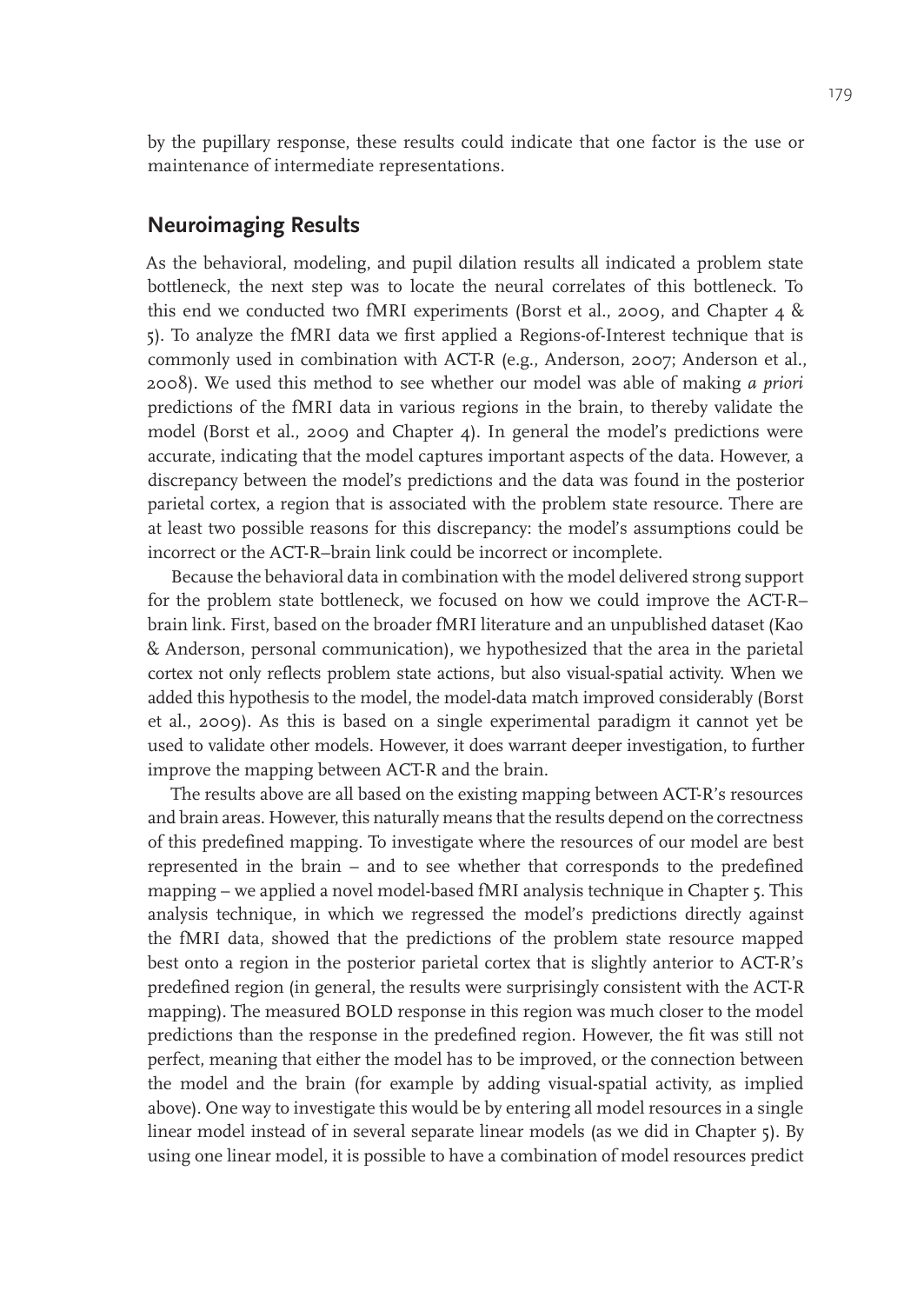

Figure 7.1 Overview of the Working Memory in Multitasking theory.

activity in one brain area. However, for that analysis to work we first need a better experimental paradigm, which dissociates all different resources of the model.

Besides yielding a better mapping between ACT-R and the brain, the model-based fMRI analysis method also leads to more precise function-brain mappings than traditional fMRI analysis methods. Traditionally, fMRI data is regressed against the different conditions of an experiment. The results of those regressions are then subtracted from each other, in principle isolating a certain cognitive function. However, by using a cognitive model – especially one developed in a cognitive architecture – this link between function and data is much more direct, as now a very well described (computationally implemented and previously validated) function is directly regressed against the brain data. While this does not completely solve the problem of fMRI data only showing that "the mind happens […] north of the neck" (Fodor, 1999), the combination of computational models and fMRI data at least brings us one step closer to understanding the mind.

# **Conclusion: Working Memory in Multitasking**

In Chapter 6 we introduced our over-arching theory: Working Memory in Multitasking (WMM). As this theory is based on all results presented in this dissertation, you could say that it is *the* conclusion of this dissertation. In that sense, Figure 7.1 is *the*  summary of this dissertation. As shown in Figure 7.1, the core of the WMM theory is a single-sized problem state resource, which leads to interference when it has to be used by multiple tasks at the same time. When an intermediate representation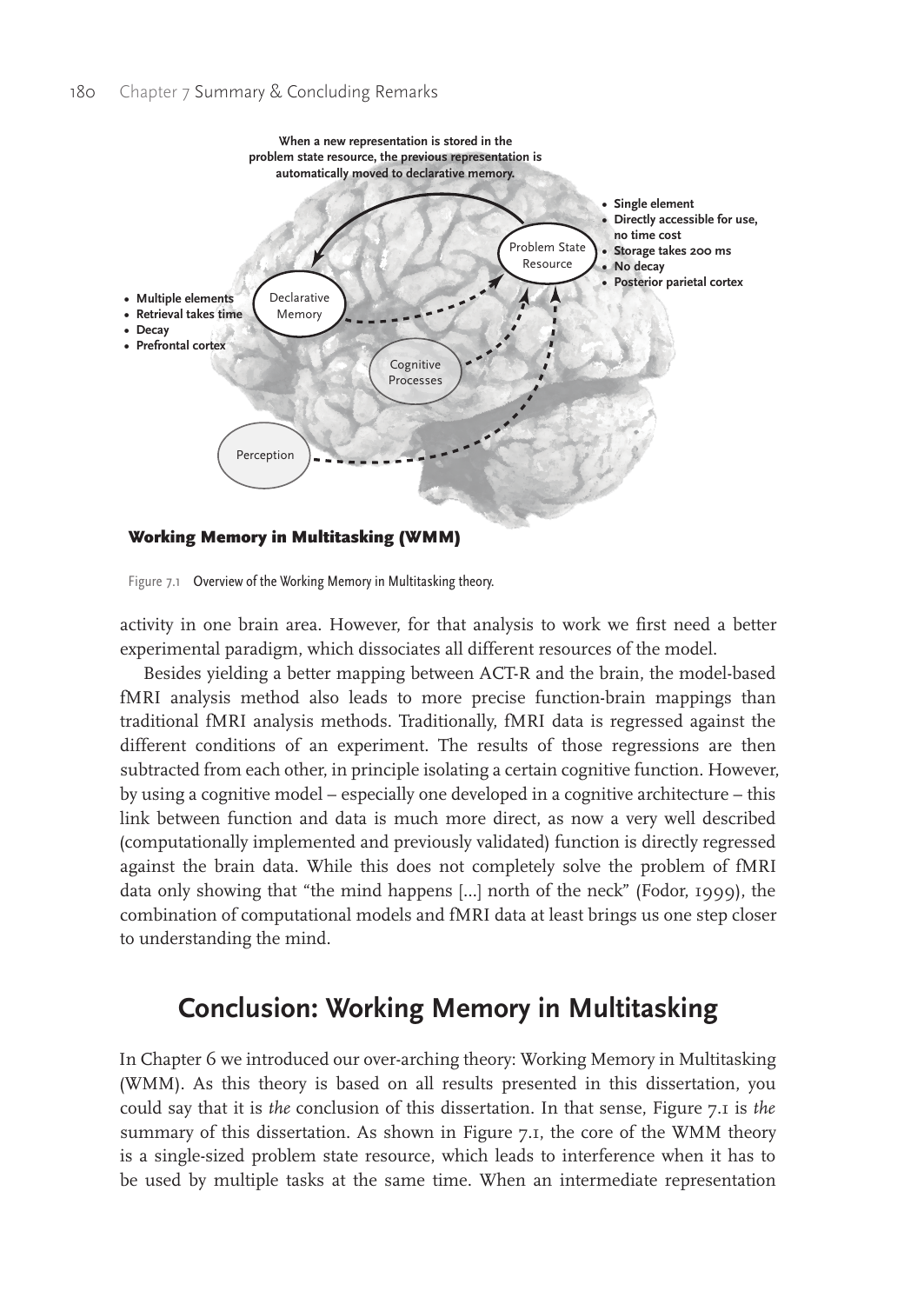is removed from the problem state resource it is automatically stored in declarative memory, where it starts to decay. This means that the longer a representation cannot be used in a multitasking situation, the harder it will be to retrieve it and resume an interrupted task. To support the WMM theory we have presented behavioral (Chapter 2 & 3), pupil dilation (Chapter 3), fMRI (Chapter 4 and 5), and computational cognitive modeling support (all chapters). To me, this is the essence of cognitive science: using formal methods in an interdisciplinary manner to investigate and understand the human mind.